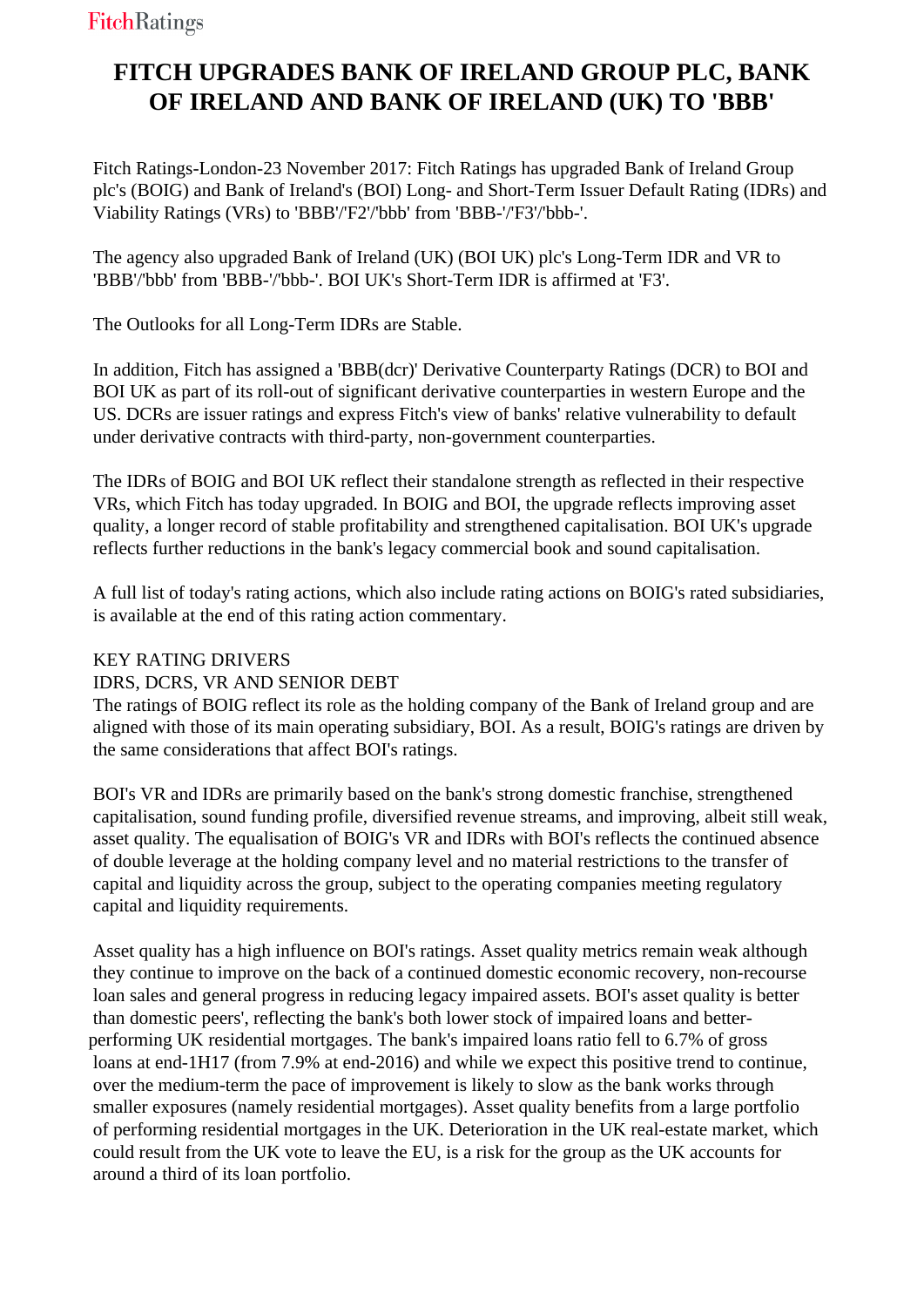Fitch views BOI's strong domestic franchise and diversified business model across retail and corporate banking and into the UK market as a rating strength for the group. BOI's franchise benefits from the highly concentrated Irish banking sector, and the bank's strong market position across several businesses provides BOI with considerable deposit and loan-pricing power relative to peers.

 Profitability has improved to more stable levels as a result of lower funding costs, low loan impairment charges and improving loan mixes. However, revenue and profitability remain challenged by muted net loan growth and a still large exposure to low-yielding tracker mortgages. We expect profitability to remain under pressure from increasing competition, lower releases of loan loss provisions and increased costs related to investment in technology and digitalisation.

 Capitalisation has strengthened considerably in recent years, driven by deleveraging and improved organic capital generation. BOI reported a 14.7% transitional common equity Tier 1 ratio (12.8% on a fully-loaded basis) at end-3Q17, comfortably above its Pillar 2 requirements. Fitch expects capital improvements to slow in 2018, due to IT-related investment costs and the negative impact from IFRS 9 first-time adoption on capital. Although the proportion of unreserved impaired loans to Fitch Core Capital (FCC) fell to 36.5% at end-1H17 (end-2016: 43%) it continues to show BOI's vulnerability to potentially falling collateral prices.

 Funding is sound and benefits from a stable and ample retail deposit base and diversified wholesale market access. BOI is strongly positioned to meet minimum requirement for own funds and eligible liabilities (MREL), given its improved capitalisation and established access to the wholesale funding market. We expect MREL requirements to be met through a mixture of regulatory capital and senior holding company issuance.

 The 'F2' Short-Term IDRs of BOIG and BOI are at the higher of the two possible Short-Term ratings mapped to a Long-Term IDR of 'BBB'. This reflects the group's strong on-balance sheet liquidity and extensive contingency liquidity facilities through various central bank facilities.

We have assigned a DCR to BOI due to its significant derivatives activity and it being a counterparty in Fitch-rated transactions. The DCR is at the same level as the Long-Term IDR because under Irish legislation, derivative counterparties have no preferential status over other senior obligations in a resolution scenario.

# SUBSIDIARY AND AFFILIATED COMPANIES

 BOI UK's IDRs reflect the bank's standalone credit profile, as expressed in the subsidiary's VR. The upgrade reflects further asset quality improvements, supported by reductions in the bank's legacy commercial book and a performing mortgage book. The ratings also incorporate sound funding and capitalisation alongside a modest franchise and fairly undiversified business model, which is concentrated on the UK mortgage and savings market. It also factors in the high level of integration with the parent's systems, processes and management. Prospects for BOI UK's standalone credit profile are stable, as reflected in the subsidiary's Stable Outlook.

 In our view, BOI UK benefits from a high probability of support, if required, from its parent bank as reflected in the '2' Support Rating. Although we view BOI's propensity to support its UK subsidiary as extremely high, driven by the large reputational risk it would face in case of a default by BOI UK, the ability to do so is somewhat constrained by the large size of BOI UK relative to the parent's own equity.

We have assigned a DCR to BOI UK due to it being a counterparty in Fitch-rated transactions. The DCR is at the same level as the Long-Term IDR because under UK legislation, derivative counterparties have no preferential status over other senior obligations in a resolution scenario.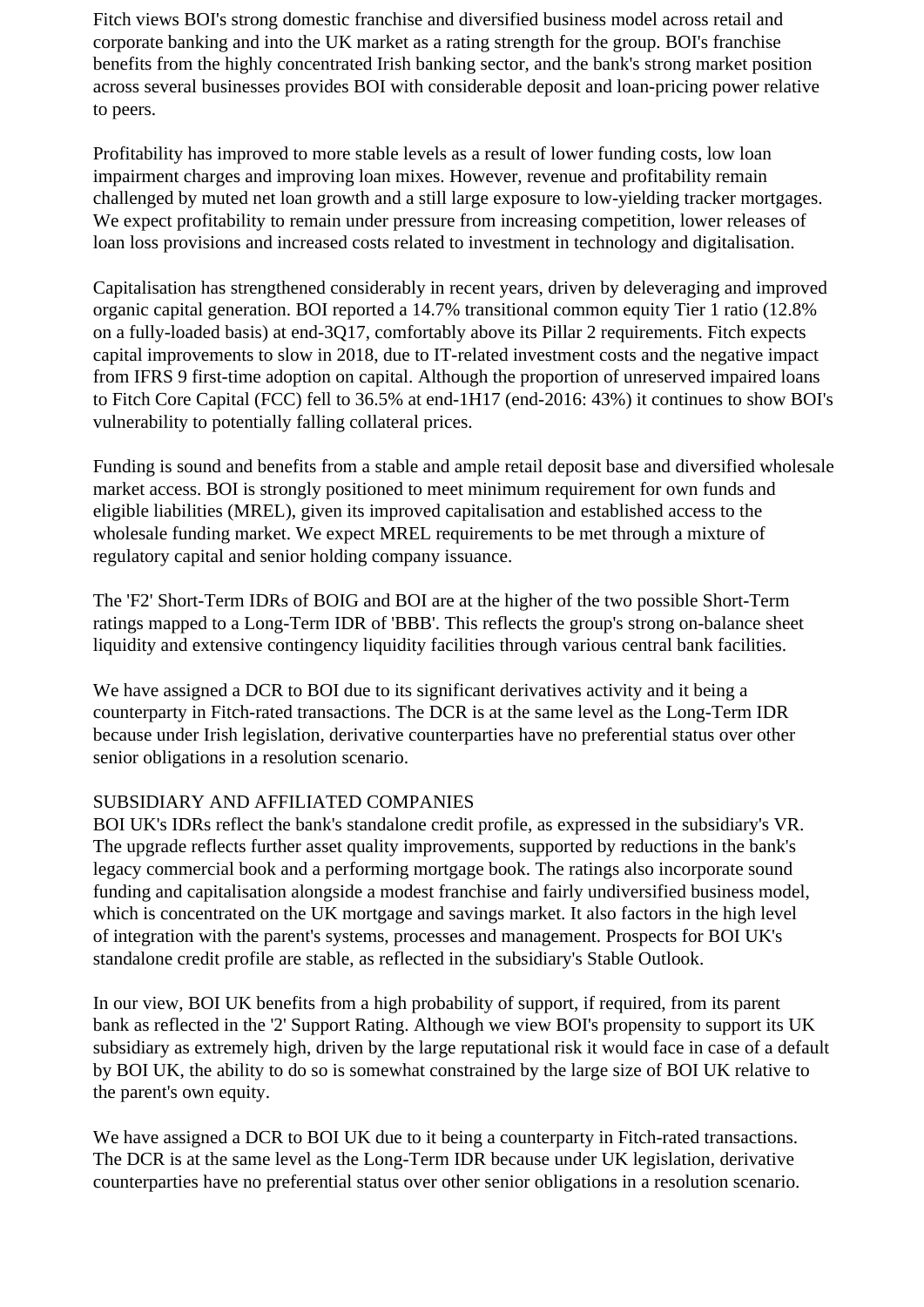#### SUPPORT RATING (SR) AND SUPPORT RATING FLOOR (SRF)

 BOIG's and BOI's SRs of '5' and SRFs of 'No Floor' reflect Fitch's view that senior creditors cannot rely on extraordinary support from the Irish authorities in the event that the bank becomes nonviable. In our opinion, the EU's Bank Recovery and Resolution Directive (BRRD) and the Single Resolution Mechanism (SRM) provide a framework that is likely to require senior creditors to participate in losses for resolving the bank.

# SUBORDINATED DEBT AND OTHER HYBRID SECURITIES

 The ratings on BOI's subordinated Tier 2 debt are notched down once from the bank's VR, reflecting larger loss severity relative to senior obligations given their subordinated status. No notching is applied for incremental non-performance risk as the write-down of the notes will only occur after the point of non-viability is reached and there is no prior coupon flexibility.

#### RATING SENSITIVITIES

# IDRS, DCRS, VRs AND SENIOR DEBT RATINGS

 Rating upside on BOI's and BOIG's ratings is limited in the medium term given the still high proportion of legacy problem assets (including forborne, past due but not impaired and lowyielding loans). Working through the remaining impaired loans, a large proportion of which are Irish residential mortgages, will take several years.

 The ratings could come under pressure if the economic effect of the UK's decision to leave the EU is particularly severe for either Ireland or the UK as it could negatively impact asset quality and capitalisation. Negative pressure on the VR, and hence the IDRs, would also arise if the bank increases its risk appetite, for example, by materially increasing its exposure to commercial real estate.

 Over time, the Long-Term IDR of BOI could be notched up once from its VR, when sufficient senior debt is down-streamed to it from its parent company, BOIG, in a manner which is subordinated to other senior creditors of BOI. The uplift would be influenced by Fitch's assessment of whether BOI's rating would have achieved the higher level had the relevant holding company and operating company junior debt buffers been in the form of FCC, rather than debt. An upgrade of BOI's Long-Term IDR could take place once there is sufficient quantum of this down-streamed internal debt to recapitalise the bank to a viable level without having to bail in other senior debt holders at BOI.

 BOIG's ratings would be downgraded on a material increase in the holding company's double leverage, which we do not expect.

# SUPPORT RATING AND SUPPORT RATING FLOOR

 An upgrade to the SR and upward revision to the SRF would be contingent on a positive change in the sovereign's propensity to support its banks. While not impossible, this is highly unlikely in Fitch's view.

# SUBORDINATED DEBT AND OTHER HYBRID SECURITIES

 The ratings of all subordinated instruments are primarily sensitive to a change in the VR of BOI, or to changes in their notching in accordance with our criteria and assumptions on non-performance risk.

# SUBSIDIARY AND AFFILIATED COMPANIES

 BOI UK's VR and IDRs are primarily sensitive to a structural deterioration in profitability, through tighter margins and higher loan impairment charges, and weaker asset quality. This could be caused by a material weakening of the operating environment in the UK if the economic effect of the UK's decision to leave the EU is particularly severe.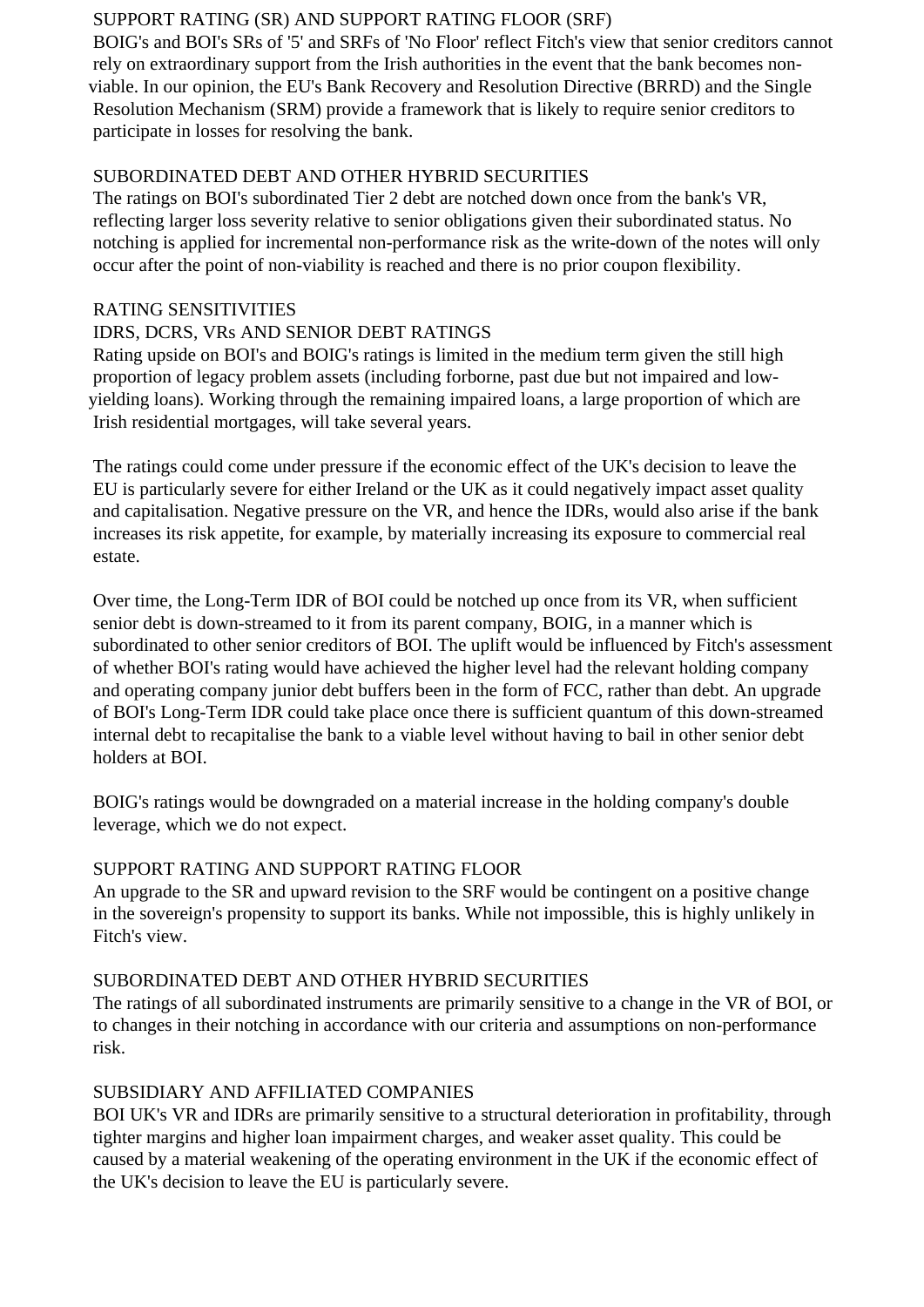BOI UK's IDRs would only be upgraded if there is an upgrade in either the subsidiary's VR, for example due to a more diversified business model and less reliance on key strategic partnerships for both deposits and loan products, or if there is at least a two-notch upgrade of BOI's Long-Term IDR. The reason for the latter is that the SR of '2' reflects Fitch's view that BOI has a strong propensity to support BOI UK but its ability to provide support is constrained by BOI UK's large size relative to BOI's own equity and therefore the probability of support, if solely based on institutional support, is reflected in a 'BBB-' Long-Term IDR. We therefore expect that if BOI's Long-Term IDR is upgraded to 'BBB+', BOI UK's IDR would remain at 'BBB', in line with the VR.

The rating actions are as follows:

 Bank of Ireland Group plc Long-Term IDR upgraded to 'BBB' from 'BBB-'; Outlook Stable Short-Term IDR: upgraded to 'F2' from 'F3' Viability Rating: upgraded to 'bbb' from 'bbb-' Support Rating: affirmed at '5' Support Rating Floor: affirmed at 'No Floor'

 Bank of Ireland Long-Term IDR upgraded to 'BBB' from 'BBB-'; Outlook Stable Short-Term IDR: upgraded to 'F2' from 'F3' Viability Rating: upgraded to 'bbb' from 'bbb-' Support Rating: affirmed at '5' Support Rating Floor: affirmed at 'No Floor' Derivative Counterparty Rating: assigned at 'BBB(dcr)' Short-term debt, including certificates of deposit: upgraded to 'F2' from 'F3' GBP197.3 million subordinated notes (XS0487711656): upgraded to 'BBB-' from 'BB+'

 Bank of Ireland (UK) Plc Long-Term IDR upgraded to 'BBB' from 'BBB-'; Outlook Stable Short-Term IDR affirmed at 'F3' Viability Rating upgraded to 'bbb' from 'bbb-' Support Rating upgraded to '2' from '3' Derivative Counterparty Rating: assigned at 'BBB(dcr)'

Contact:

 Primary Analyst Marc Ellsmore Associate Director +44 20 3530 1438 Fitch Ratings Limited 30 North Colonnade London E14 5GN

 Secondary Analyst Aabid Hanif Associate Director +44 20 3530 1786 Committee Chairperson

Committee Chair